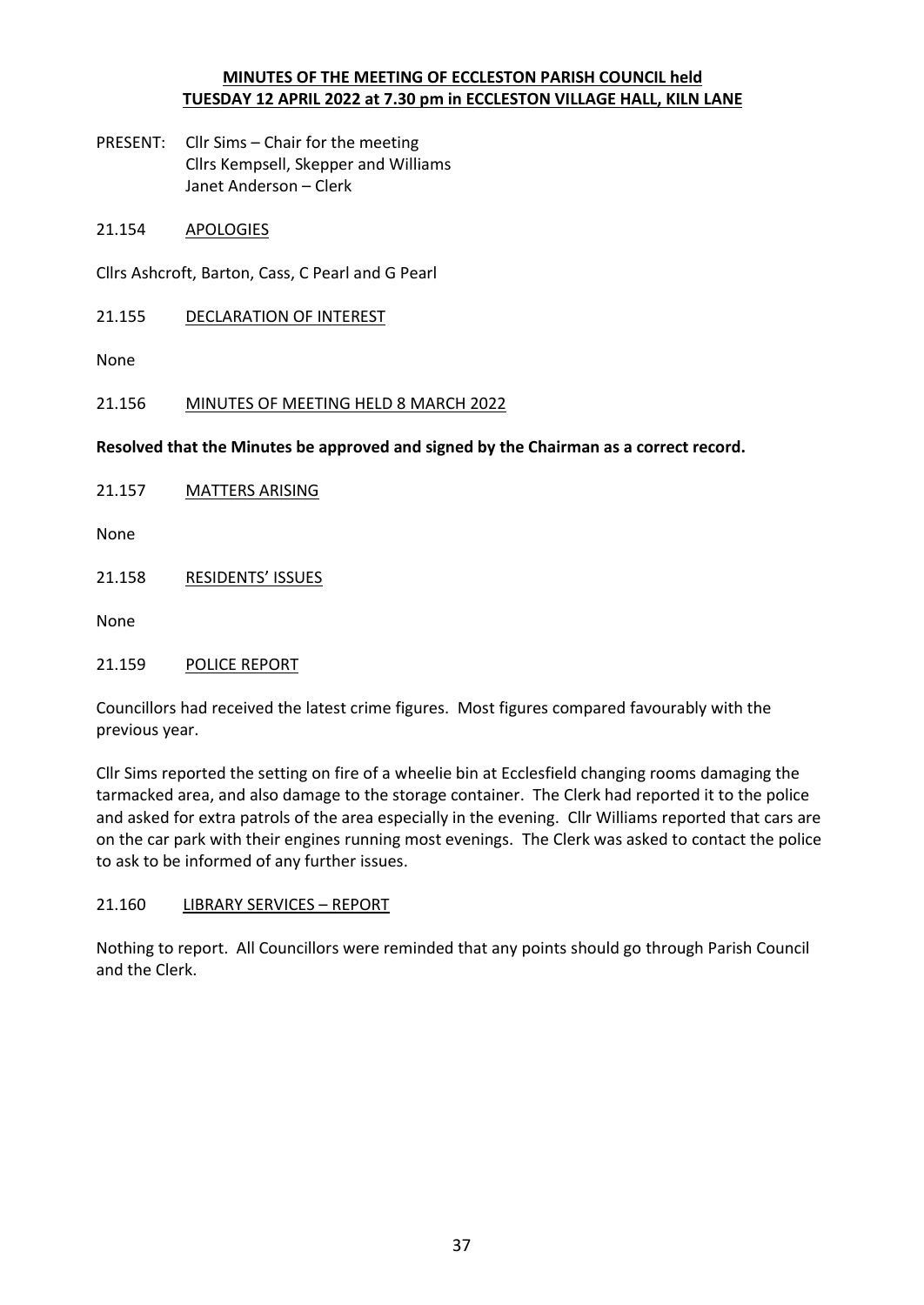# 21.161 ECCLESFIELD CONTAINER

An email had been received from St Helens Council regarding the container. It stated that the agreement for the use of the container had to be between the land owner and the tenant, which was Eccleston Parish Council. All members of Ecclesfield Ctte had been informed that Eccleston Parish Council would now deal with St Helens Council to agree conditions of use that would be passed to the football team**.** 

A meeting of Eccleston Parish Councillors on Ecclesfield Management Ctte would be held to approve the agreement document.

### 21.162 VILLAGE HALL

a) The Clerk reported that one of the toilets was blocked. It was agreed to call a plumber. b) There had been no update on a smart heating system. There had recently been problems with setting the heating once a month for a Sunday group.

### 21.163 OFFICE EQUIPMENT

The Clerk had investigated the cost of leasing a photocopier to include a service contract for parts/labour, toner and copies. Two companies had been compared and it was agreed to go with 24/7 Technology as, not only was it cheaper to lease the machine, copies were cheaper and the contact included IT/laptop connectivity.

## 21.164 REPORTS

Lester Drive Centre – there had been a meeting at Lester Drive but Cllr Skepper had been unable to attend.

Finance Sub Ctte – 12 April 2022, 6.45pm – Cllrs Sims and Skepper along with the Clerk met to discuss the end of year finances.

- Overall, there had been an underspend.
- The Clerk explained that the few areas where there had been an overspend, had been due to increase in costs.
- Income had been slightly below budget as groups were slow to return to the hall and the Smithy had not been able to hold events.
- There were no concerns raised.

Smithy Working Party – 12 April 2022, 7.00pm – Councillors had been given a copy of the Curators' report. The following was discussed:

- The Smithy would open for the season on Saturday 16 April and would be open Saturdays and Sundays 1pm-4pm.
- The Making of St Helens the Curators were preparing for the new exhibition.
- Blacksmith's Day 21 May 2022. Craftspeople had confirmed and new suppliers sourced. Demonstrations would take place between 12pm and 5pm with real ales and ciders served between 12pm and 6pm.
- Heritage Open Weekend 17 and 18 September. This year would be the third weekend in September to avoid other large-scale events. The event would include the return of the Great Eccleston Bake-off judged by St Helens WI.
- Cllr Sims reported that she and Cllr Pearl had met with a member of Rotary Club St Helens to discuss creating a Heritage Trail around St Helens beginning with a plaque in Eccleston. This would be reported to Parish Council and the Curators would be informed of any updates.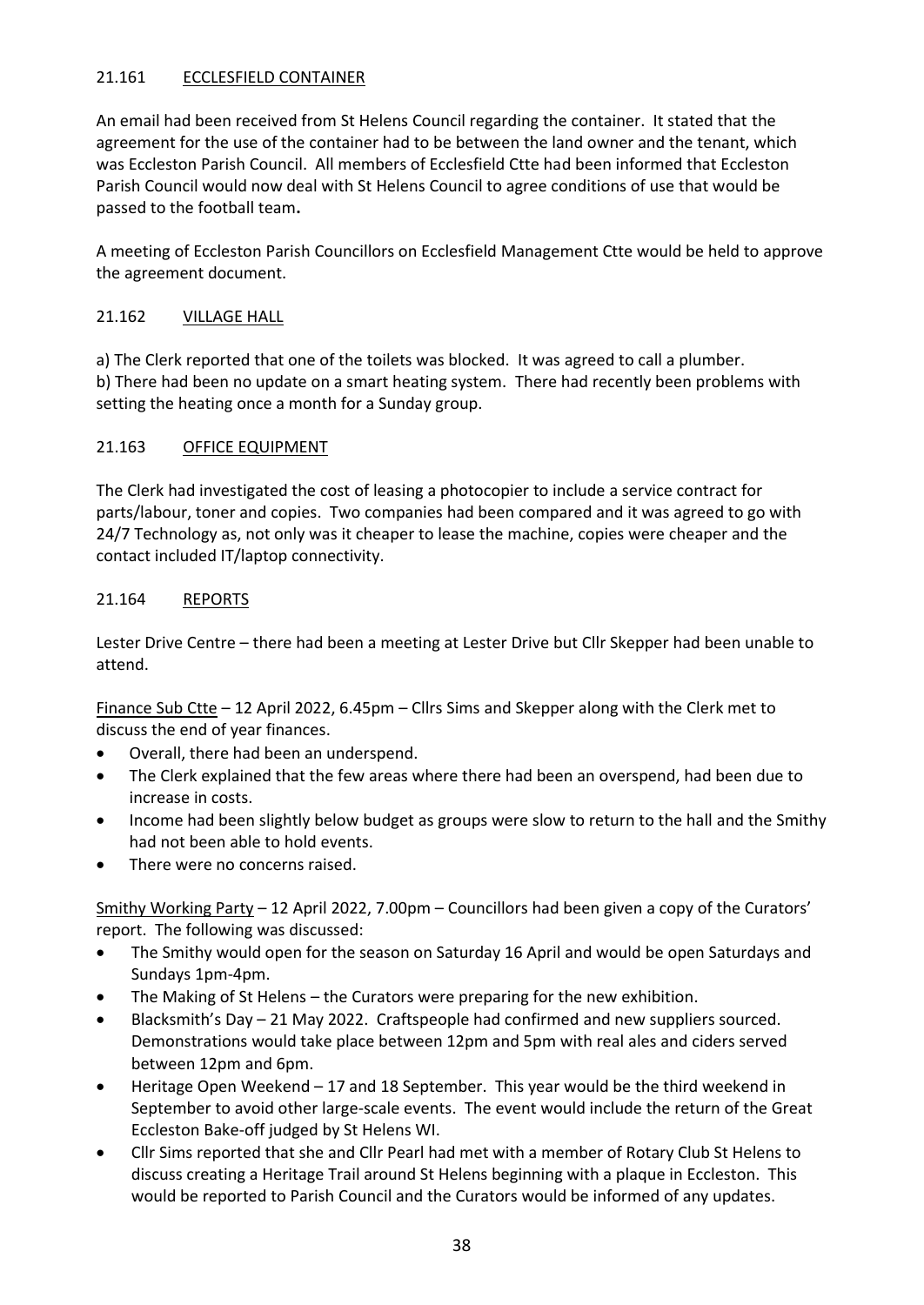# 21.165 PLANNING APPLICATIONS

## **Resolved to note the following:**

## **11 Walmesley Road**

Proposed conservatory at the rear of property and new front porch

**N/O**

### **18 Osborne Road**

Re-roof on existing single storey side extension

**N/O**

# **Hillside View, Green Lane**

Single storey front link extension and raising of roof height of existing garage to facilitate conversion to habitable room along with the formation of a basement below, and a single storey rear extension with balcony

# **If the site is within the green belt, check it is not contravening any green belt policy**

## **1 & 3 Howards Lane**

Works to fell 2no beech trees covered by TPO

## **Refer to Trees and Woodlands Officer**

### **11 Brooklands Road**

Garage conversion

**Ensure sufficient off-street parking**

### **22 Brookland Road**

Erection of 1no dwelling following demolition of existing dwellinghouse

## **Concern the balcony may overlook neighbouring properties**

## **27 Mosslands**

Demolition of existing detached garage and erection of detached outbuilding for ancillary living accommodation

**Ensure sufficient off-street parking**

### **15 Lester Drive**

Two storey side extension **N/O**

## 21.166 ACCOUNTS

### **Resolved to note the following:**

Received: Village Hall Hire £572, RK PAYE £81, Windle phone and copier £190.70, NatWest interest 0.01 and 0.40

| <b>Total Receipts</b>                                                          | £844.11 |
|--------------------------------------------------------------------------------|---------|
| Payments:                                                                      |         |
| Water Plus                                                                     | 22.91   |
| GPS Telecoms - phone Feb                                                       | 40.07   |
| SSE – electricity                                                              | 1426.92 |
| $SSE - gas$                                                                    | 150.63  |
| Masterprint Ltd                                                                | 640.50  |
| V Griffiths – Smithy – beer pump, dataloggers, webhosting, banner and leaflets | 855.11  |
| PC Print – printing Parish magazines                                           | 831.00  |
| St Helens Council – trade waste 22/23 plus open space leases                   | 403.20  |
| A Scott – internal audit 21/22                                                 | 175.00  |
| Ecclesfield Project - first 1/2 contribution                                   | 1749.50 |
| SLCC – membership                                                              | 143.33  |
| HMRC - PAYE and NI Jan-Mar                                                     | 1602.32 |
| J Chamberlain – April + expenditure                                            | 186.36  |
| V Griffiths - April                                                            | 179.37  |
| L Poole - April + expenditure                                                  | 444.87  |